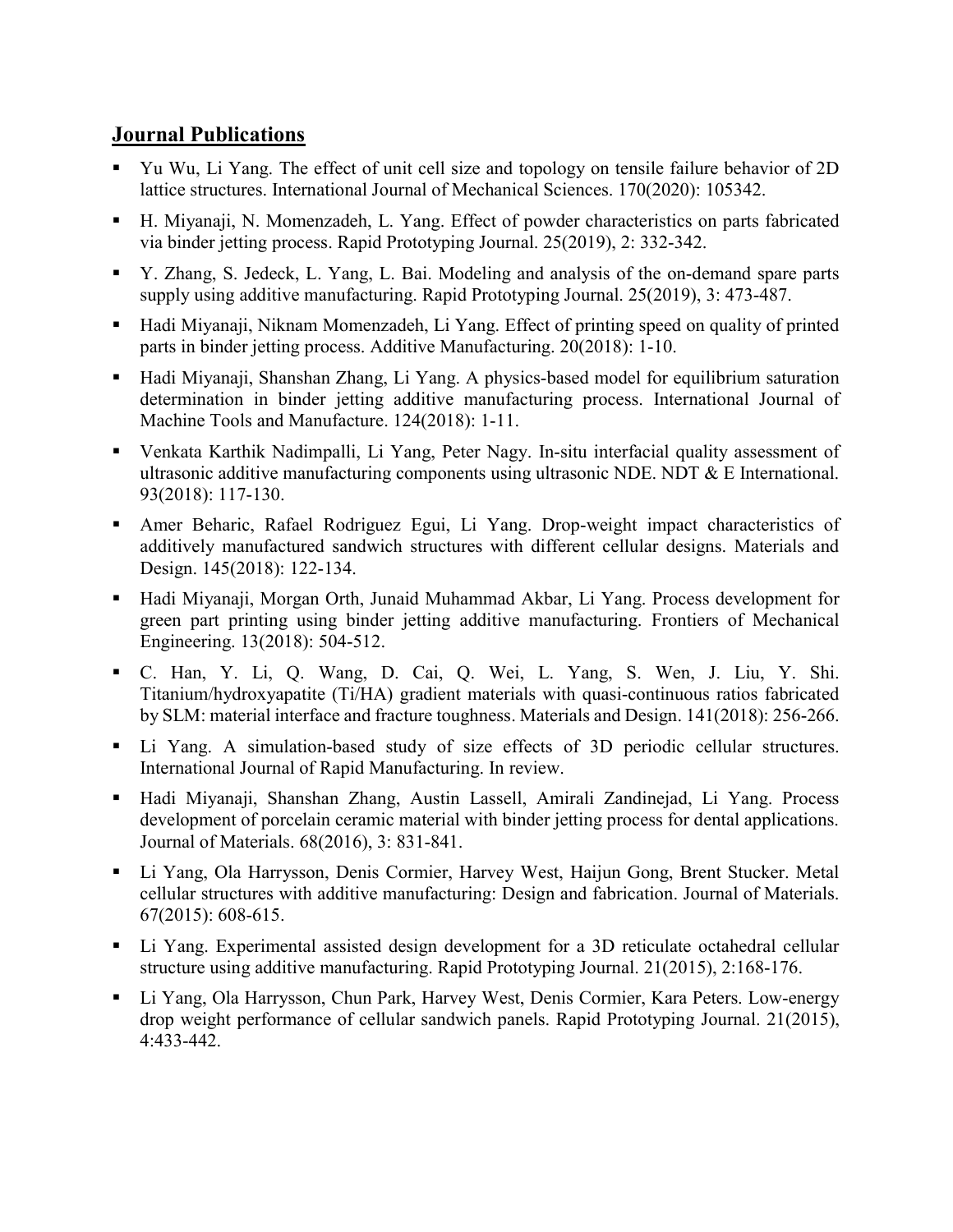- Li Yang, Ola Harrysson, Harvey West, Denis Cormier. Mechanical properties of 3D re-entrant honeycomb auxetic structures realized via additive manufacturing. International Journal of Solids and Structures. 69-10(2015): 475-490.
- Li Yang, Ola Harrysson, Harvey West, Denis Cormier. A Comparison of Bending Properties for Cellular Core Sandwich Panels. Materials Science and Applications. 4(2013), 8: 471-477.
- Li Yang, Ola Harrysson, Denis Cormier, Harvey West. Modeling of uniaxial compression of a 3D periodic re-entrant honeycomb structure. Journal of Materials Science. 48(2013): 1413- 1422.
- Li Yang, Ola Harrysson, Denis Cormier, Harvey West, Kyle Knowlson. Non-stochastic Ti6Al4V foam structure that shows negative Poisson's Ratios. Materials Science and Engineering A. 558(2012): 579-585.
- Li Yang, Ola Harrysson, Denis Cormier, Harvey West. Compressive properties of Ti6Al4V auxetic mesh structures made by electron beam melting. Acta Materialia. 60(2012): 3370-3379.
- Jiandong Han, Feng Lin, Haibo Qi, Li Yang. Effects of powder preheating in electron beam selective melting process. Transaction of the China Welding Institution. 29(2008): 77-80.
- Haibo Qi, Feng Lin, Zhangong Yan, Haoran Zhang, Li Yang. Electron beam selective melting of 316L stainless steel powder. Journal of Tsinghua University (Science & Technology). 47(2007): 1941-1944.
- Wen-tao Li, Hai-bo Qi, Li Yang, Feng Lin. Design of metal powder preheating system in electron beam selective melting. Machinery Design & Manufacturing. 11(2007): 113-115.
- Li Yang, Feng Lin, Haibo, Qi, et al. Selective Electron Beam Melting Technology of Metal Powders. Engineering Plastic Application. Complimentary Volume (2006): 67-70.

## Conference Papers

- T. Do, L. Yang. A detection method for spatter particles and related defects in selective laser melting process using neural network on images produced by in-situ monitoring. Proceedings of the 2019 Solid Freeform Fabrication Symposium.
- Y. Wu, L. Yang. Modeling for the tensile fracture characteristic of cellular structurs under tensile load with size effect. Proceedings of the 2019 Solid Freeform Fabrication Symposium.
- Y. Wu, J. Hermes, L. Verbelen. L. Yang. Impact energy absorption ability of the thermoplastic polyurethane (TPU) cellular structures fabricated via powder bed fusion. Proceedings of the 2019 Solid Freeform Fabrication Symposium.
- C. O'Neil, Y. Wu, A. Lassell, S. Dobson, L. Yang. An investigation of the electropolishing of metal parts fabricated by powder bed fusion additive manufacturing. AiMES 2018.
- A. Orange, Y. Wu, L. Yang. An Investigation of the Fatigue Strength of Multiple Cellular Structures Fabricated by Electron Beam Powder Bed Fusion Additive Manufacturing Process. Proceedings of the 2018 Solid Freeform Fabrication Symposium.
- C. Ewing, Y. Wu, L. Yang. Microstructural and Mechanical Characterization of Ti6Al4V Cellular Struts Fabricated by Electron Beam Powder Bed Fusion Additive Manufacturing. Proceedings of the 2018 Solid Freeform Fabrication Symposium.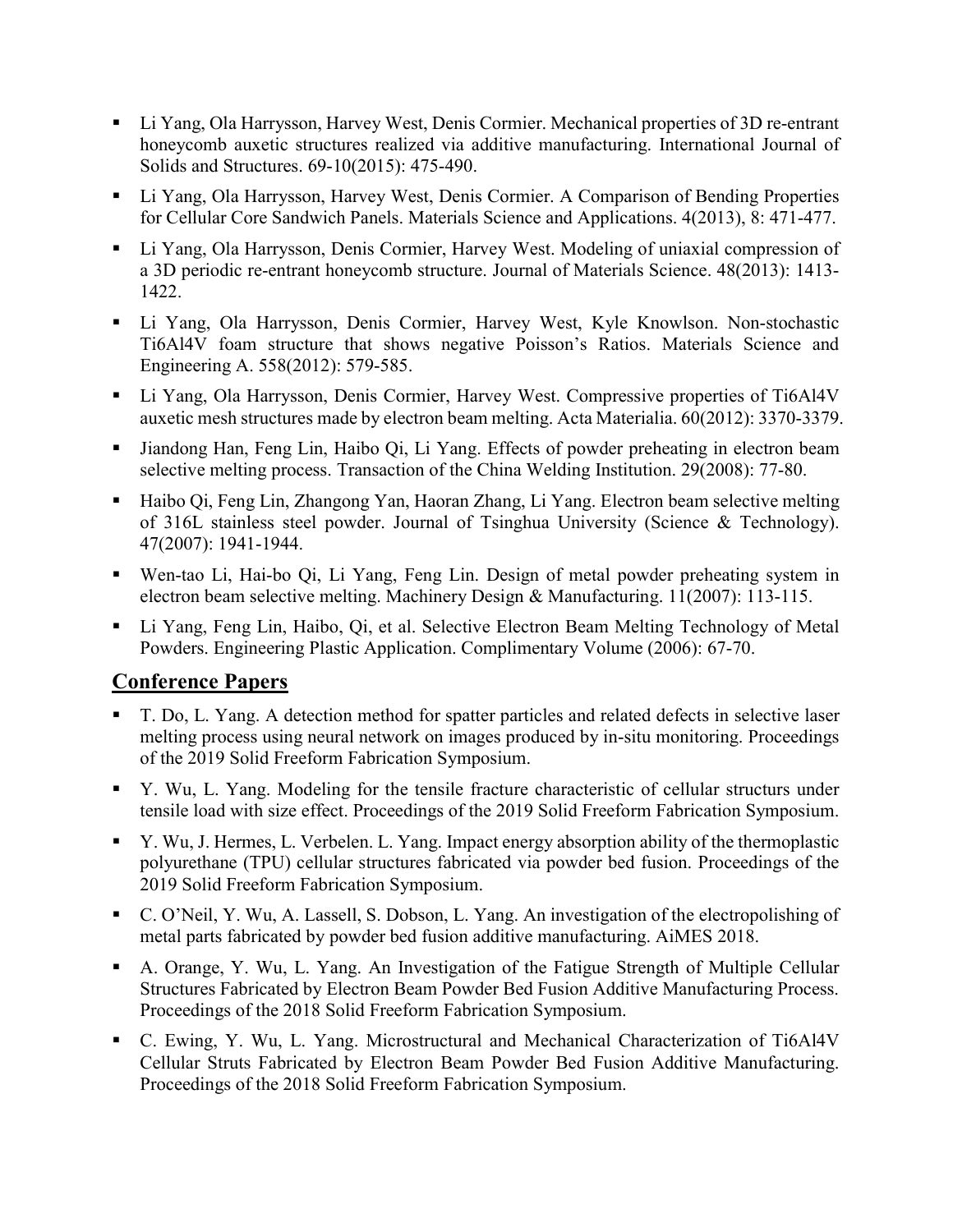- L. Yang. Education of Additive Manufacturing An Attempt to Inspire Research. Proceedings of the 2018 Solid Freeform Fabrication Symposium.
- Y. Wu, L. Yang. Size and Topology Effects on Fracture Behavior of Cellular Structures. Proceedings of the 2018 Solid Freeform Fabrication Symposium.
- S. Dobson, Y. Wu, L. Yang. Material characterization for lightweight thin wall structures using laser powder bed fusion additive manufacturing. Proceedings of the 2018 Solid Freeform Fabrication Symposium.
- Li Yang. An investigation of property anisotropy of 3D periodic cellular structure designs. Proceedings of the 2017 Solid Freeform Fabrication Symposium.
- Li Yang, Hadi Miyanaji. Ceramic additive manufacturing: a review of current status and challenges. Proceedings of the 2017 Solid Freeform Fabrication Symposium.
- Li Yang, Chris O'Neil, Yan Wu. The use of electropolishing surface treatment on IN718 parts fabricated by laser powder bed fusion process. Proceedings of the 2017 Solid Freeform Fabrication Symposium.
- Yan Wu, Li Yang. A study of size effect on the fracture pattern of 2D lattice structures. Proceedings of the 2017 Solid Freeform Fabrication Symposium.
- Hadi Miyanaji, Niknam Momenzadeh, Li Yang. Effect of printing speed on quality of printed parts in binder jetting process. Proceedings of the 2017 Solid Freeform Fabrication Symposium.
- Li Yang, Junaid Muhammad Akbar, Li Yang. Fabrication and characterization of graphite/nylon 12 composite via binder jetting additive manufacturing process. Proceedings of the 2017 Solid Freeform Fabrication Symposium.
- Li Yang. A study about size effects of 3D periodic cellular structures. Proceedings of the 2016 Solid Freeform Fabrication Symposium.
- Li Yang, Ola Harrysson, Denis Cormier, Harvey West, Shanshan Zhang, Haijun Gong, Brent Stucker. Design for Additively Manufactured Lightweight Structure- A Perspective. Proceedings of the 2016 Solid Freeform Fabrication Symposium.
- Li Yang, Yan Wu, Austin Lassell, Bin Zhou. Electropolishing of Ti6Al4V parts fabricated by electron beam melting. Proceedings of the 2016 Solid Freeform Fabrication Symposium.
- Venkata Karthik Nadimpalli, Jeong K. Na, Darren Bruner, Breena A. King, Li Yang, Brent E. Stucker. In-situ non-destructive evaluation of ultrasonic additive manufactured components. Proceedings of the 2016 Solid Freeform Fabrication Symposium.
- Hadi Miyanaji, Li Yang. Equilibrium saturation in binder jetting 3D printing process: theoretical model vs. experimental observations. Proceedings of the 2016 Solid Freeform Fabrication Symposium.
- Xiaodong Xing, Li Yang. A glance at the recent additive manufacturing research and development in China. Proceedings of the 2015 Solid Freeform Fabrication Symposium.
- Li Yang, Austin Lassell, Gustavo Perez Vilhena Paiva. Further study of the electropolishing of Ti6Al4V parts made via electron beam melting. Proceedings of the 2015 Solid Freeform Fabrication Symposium.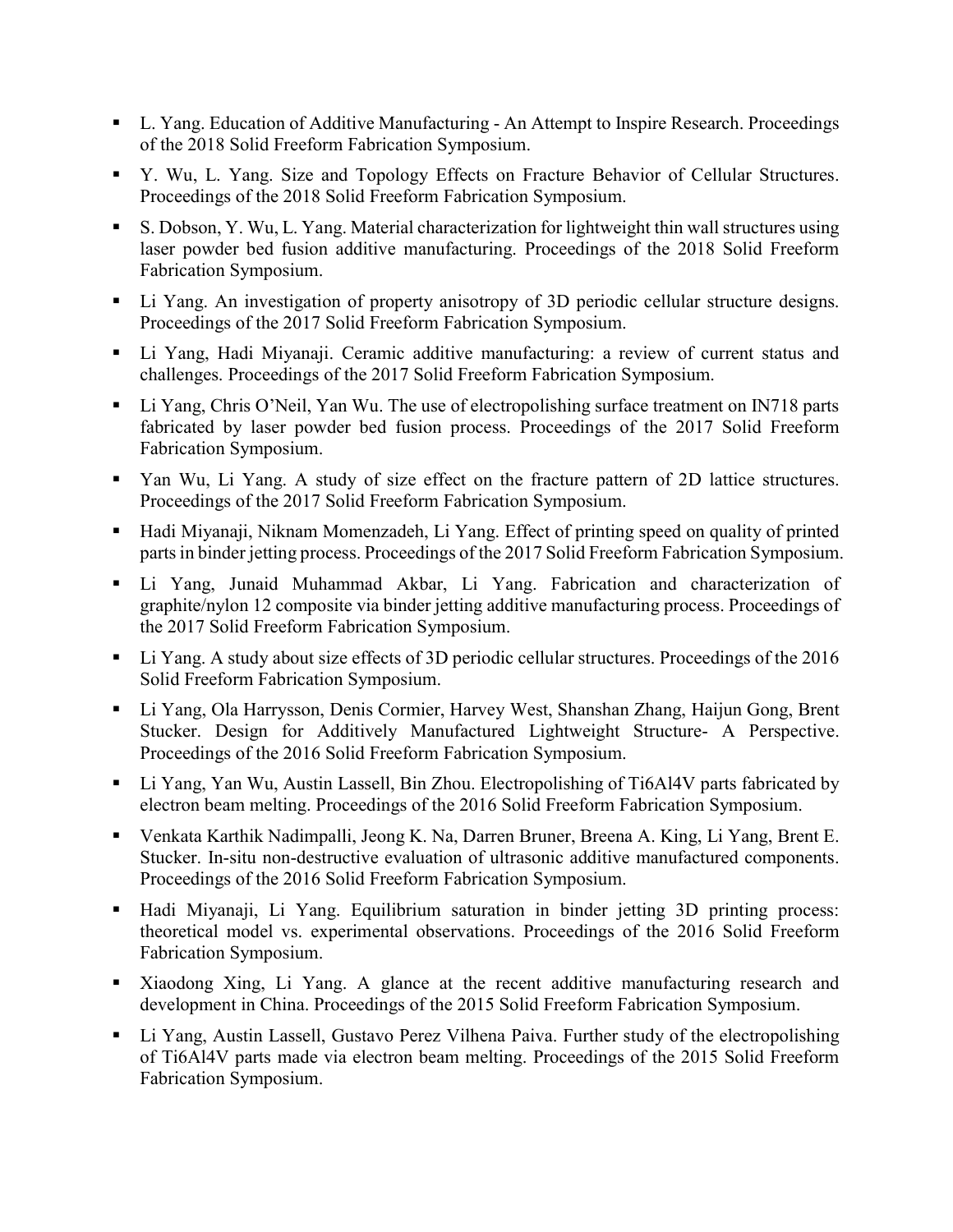- Li Yang, Ola Harrysson, Harvey West, Denis Cormier. Shear properties of the re-entrant auxetic structure made via electron beam melting. Proceedings of the 2015 Solid Freeform Fabrication Symposium.
- Shanshan Zhang, Samuel Dilip, Li Yang, Hadi Miyanaji, Brent Stucker. Property evaluation of metal cellular strut structures via powder bed fusion AM. Proceedings of the 2015 Solid Freeform Fabrication Symposium.
- Hadi Miyanaji, Shanshan Zhang, Austin Lassell, Amirali Zandinajed, Li Yang. Optimal process parameters for 3D printing of dental porcelain structures. Proceedings of the 2015 Solid Freeform Fabrication Symposium.
- Li Yang. Experimental assisted design development for an octahedral cellular structure using additive manufacturing. Proceedings of the 2014 Solid Freeform Fabrication Symposium.
- Li Yang, Haijun Gong, Samuel Dilip, Brent Stucker. An investigation of the thin feature generation in direct metal laser sintering system. Proceedings of the 2014 Solid Freeform Fabrication Symposium.
- Li Yang, Nd Ashabul Anam. An investigation of standard test part design for additive manufacturing. Proceedings of the 2014 Solid Freeform Fabrication Symposium.
- Li Yang, Hengfeng Gu, Austin Lassell. Surface treatment of Ti6Al4V parts made by powder bed fusion additive manufacturing processes using electropolishing. Proceedings of the 2014 Solid Freeform Fabrication Symposium.
- Shanshan Zhang, Hadi Miyanaji, Li Yang, Amir Ali Zandinejad, J. J. S. Dilip, Brent Stucker. An Experimental Study of Ceramic Dental Porcelain Materials Using A 3D Print (3DP) Process. Proceedings of the 2014 Solid Freeform Fabrication Symposium.
- Hadi Miyanaji, Li Yang, Shanshan Zhang, Amirali Zandinejad. A preliminary study of the graded dental porcelain ceramic structures fabricated via binder jetting 3D printing. Proceedings of the 2014 Solid Freeform Fabrication Symposium.
- Li Yang, Shanshan Zhang, Gustavo Oliveira, Brent Stucker. Development of a 3D Printing Method for Production of Dental Application. Proceedings of the 2013 Solid Freeform Fabrication Symposium.
- Li Yang, Ola Harrysson, Denis Cormier, Harvey West, Chun Park, Kara Peters. Design of auxetic sandwich panels for structural applications. Proceedings of the 2013 Solid Freeform Fabrication Symposium.
- Li Yang, Ola L. A. Harrysson, Harvey A. West II, Denis R. Cormier. Characterization of Ti6Al4V 3D auxetic structures fabricated via the electron beam melting process. Proceedings of the 2011 International Conference on Material Sciences and Technology. 2011.
- Li Yang, Ola Harrysson, Harvey West, Denis Cormier. Design and characterization of orthotropic re-entrant auxetic structures made via the electron beam melting (EBM) process using Ti6Al4V and pure copper. Proceedings of the 2011 Solid Freeform Fabrication Symposium. 2011.
- Haibo Qi, Li Yang. Powder Blowing and Preheating Experiments in Electron Beam Selective Melting. Proceedings of 2<sup>nd</sup> International Conference on Computer Engineering and Technology. 7(2010): 540-543.